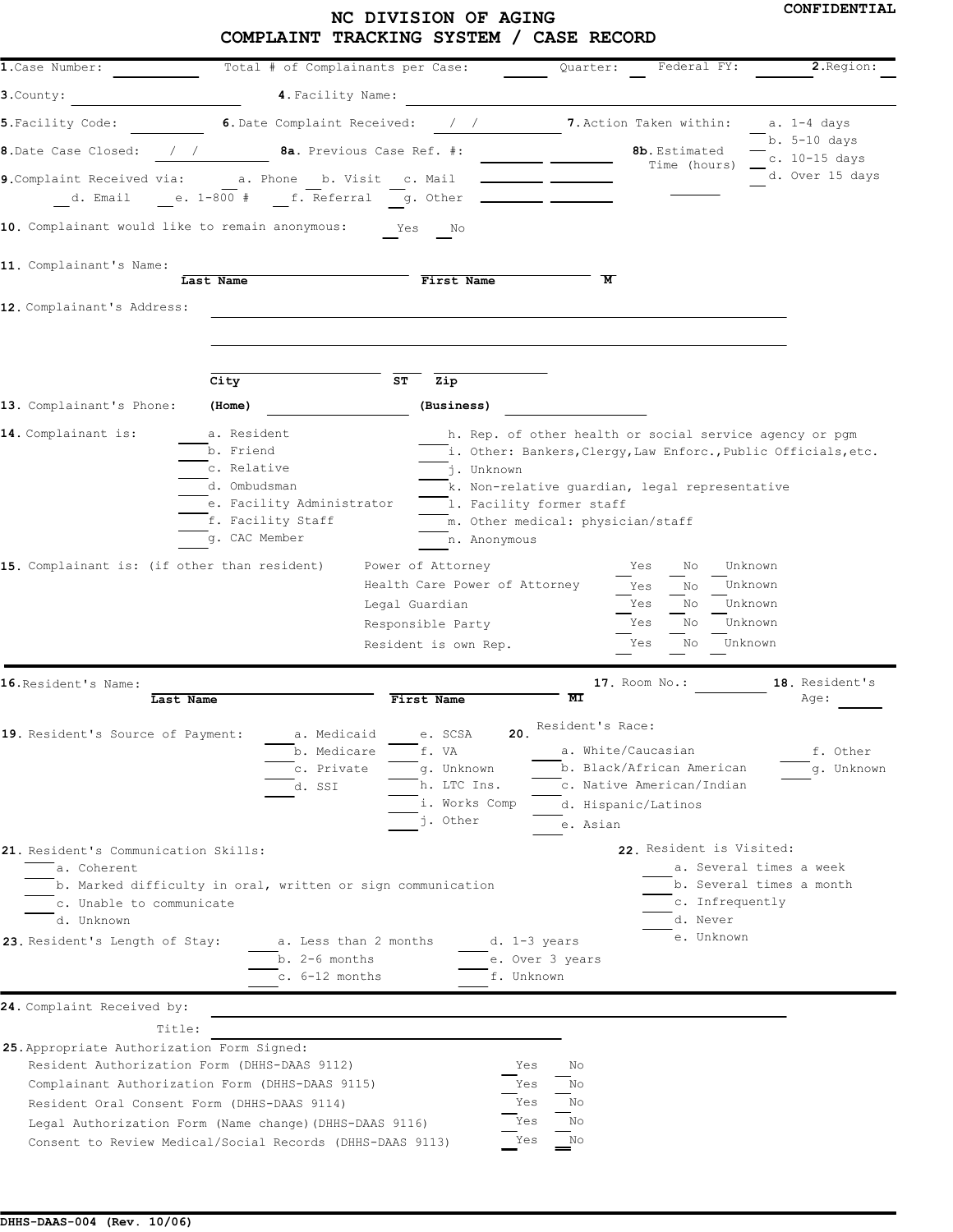## **North Carolina Long -term Care Ombudsman Program Complaint Summary Table**

#### **Column A:**

#### **A. Resident Care**

- A-1 Inadequate hygiene care
- A-2 Bedsores, decubitus ulcers
- A-3 Not dressed
- A-4 Not turned
- A-5 Not ambulated/no exercise
- A-6 Improper restraint use
- A-7 Unanswered call bells
- A-8 Inadequate supervision of resident
- A-9 Kept up too long
- A-10 Improper accident procedures
- A-11 Resident falls
- A-12 Physical abuse
- A-12 b Sexual abuse
- A-13 Mental abuse
- A-14 Verbal abuse
- A-15 Neglect (specify in narrative)
- A-16 Dehydration
- A-17 Physician not contacted
- A-18 Staff attitudes
- A-19 Contracture
- A-20 Symptoms unattended
- A-21 Toileting issues
- A-22 Neglect of catheter/ NG tube
- A-23 Wandering/accommodation

#### **Lack/poor quality of:**

- A-24 Restorative nursing
- A-25 Rehabilitation (OT, PT, ST)
- A-26 Social Services
- A-27 Dental
- A-28 Diagnostic
- A-29 Activities
- A-30 Care Plan
- A-31 Medical equipment
- A-32 Clothing in poor condition
- A-33 Mental Health, psychosocial services

### **B. Physician Services**

- B-1 Schedule of visits
- B-2 Billing
- B-3 Inaccessible/unresponsive
- B-4 Diagnosis/treatment
- B-5 Not responsive in emergency
- B-6 Medicaid/Medicare acceptance

## **C. Medications**

- C-1 Not given according to orders
- C-2 Administered by inappropriate staff
- C-3 Over-sedation
- C-4 Shortage
- C-5 Given against resident's will

## **D. Financial**

- D-1 Billing/accounting wrong/denied
- D-2 Access to own money denied
- D-3 Not informed of charges
- D-4 Misuse of personal finds by facility
- D-5 Deposits/other money not returned
- D-6 Personal Property lost, stolen, etc.

#### **E. Food/ Nutrition**

- E-1 Cold
- E-2 Unappetizing, little variety
- E-3 Choices
- E-4 Snacks
- E-5 Not assisted in eating
- E-6 Special diet not followed
- E-7 Preferences not considered
- E-8 No water available
- E-9 Nutritionally poor

#### **Food/Nutrition cont.**

- E-10 Religious preference not followed
- E-11 Insufficient amount
- E-12 Unsanitary
- E-13 Not received in a timely manner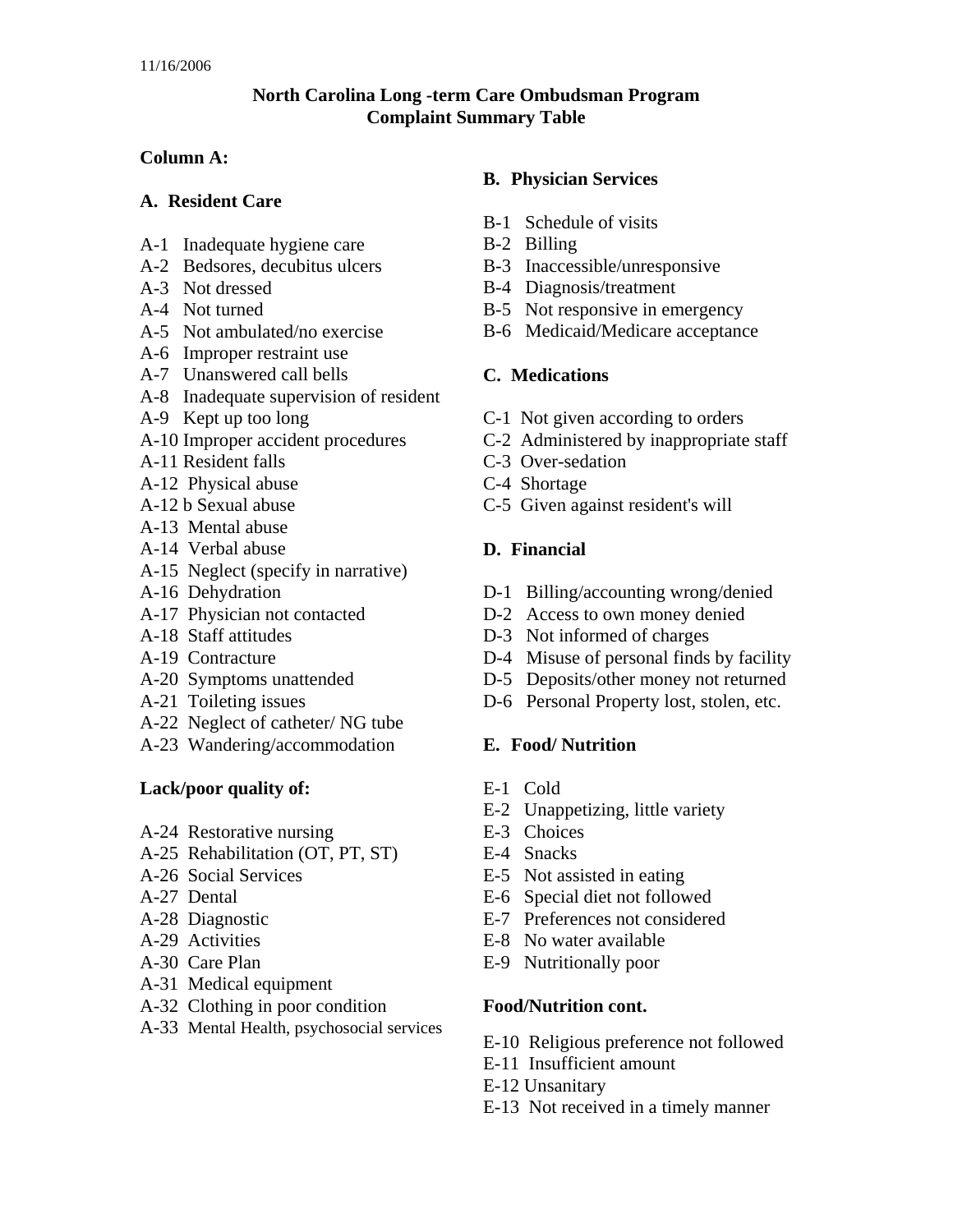E-14 Lack of utensils

# **F. Administrative**

Policies/Procedures/Attitudes/Resources

- F-1 Abuse investigation/reporting
- F-2 Administrator unresponsive
- F-3 Grievance procedure
- F-4 Inappropriate record keeping
- F-5 Insufficient funds to operate
- F-6 Operator inadequately trained
- F-7 Offering inappropriate level of care
- F-8 Admission procedures
- F-9 Admission refused due to Medicaid
- F-10 Discharge plans/procedures
- F-11 Improper placement
- F-12 Discrimination in admission due to condition
- F-13 Other improper transfer
- F-14 Bed not held
- F-15 Room changes/assignment
- F-16 Roommate conflict
- F-17 Medical transportation
- F-18 Laundry procedures

# **Staffing**

- F-19 Understaffing
- F-20 Improper use of staff
- F-21 Language barrier with staff
- F-22 Inadequate staff training
- F-23 Staff turnover
- F-24 Over-use of nursing pools
- F-25 Staff unresponsive
- F-26 Supervision of staff
- F-27 Resident or Family Council interfered with, not supported by staff

# **G. Other Resident Rights Issues**

- G-1 Restrictions on right to complain
- G-2 Religious rights restricted
- G-3 Civil liberties restricted
- G-4 Social activities restricted
- G-5 Response to complaints
- G-6 Religious discrimination
- G-7 Race discrimination
- G-8 Gender discrimination
- G-9 Sexual orientation discrimination
- G-10 Not informed of condition
- G-11 Not informed of rights/policies
- G-12 Confidentiality of records
- G-13 Access to own records
- G-14 Denied rights
- G-15 Visiting hours
- G-16 Mail opened
- G-17 Mail not received
- G-18 No phone privacy
- G-19 Not treated with respect/dignity
- G-20 Physical abuse by other resident
- G-21 Verbal abuse by other resident
- G-22 Use of possessions restricted
- G-23 Kept in facility against will
- G-24 Access to ombudsman
- G-25 Access to facility survey
- G-26 Choice of personal physician
- G-27 Denied right to refuse treatment
- G-28 Retaliation due to complaints
- G-29 Information not communicated in understandable language
- G-30 Information regarding advance directives

# **H. Building/Sanitation/Laundry**

- H-1 Cleanliness
- H-2 Safety factors (rails, exits, etc.)
- H-3 Offensive odors
- H-4 Appearance
- H-5 Pests
- H-6 Bathrooms
- H-7 Linens
- H-8 Handicap accessibility
- H-9 Bed, bedside equipment
- H-10 Storage space

#### **Building/Sanitation/Laundry cont'd**

- H-11 Supplies
- H-12 Heating
- H-13 Cooling, ventilation
- H-14 Lighting
- H-15 Water temperature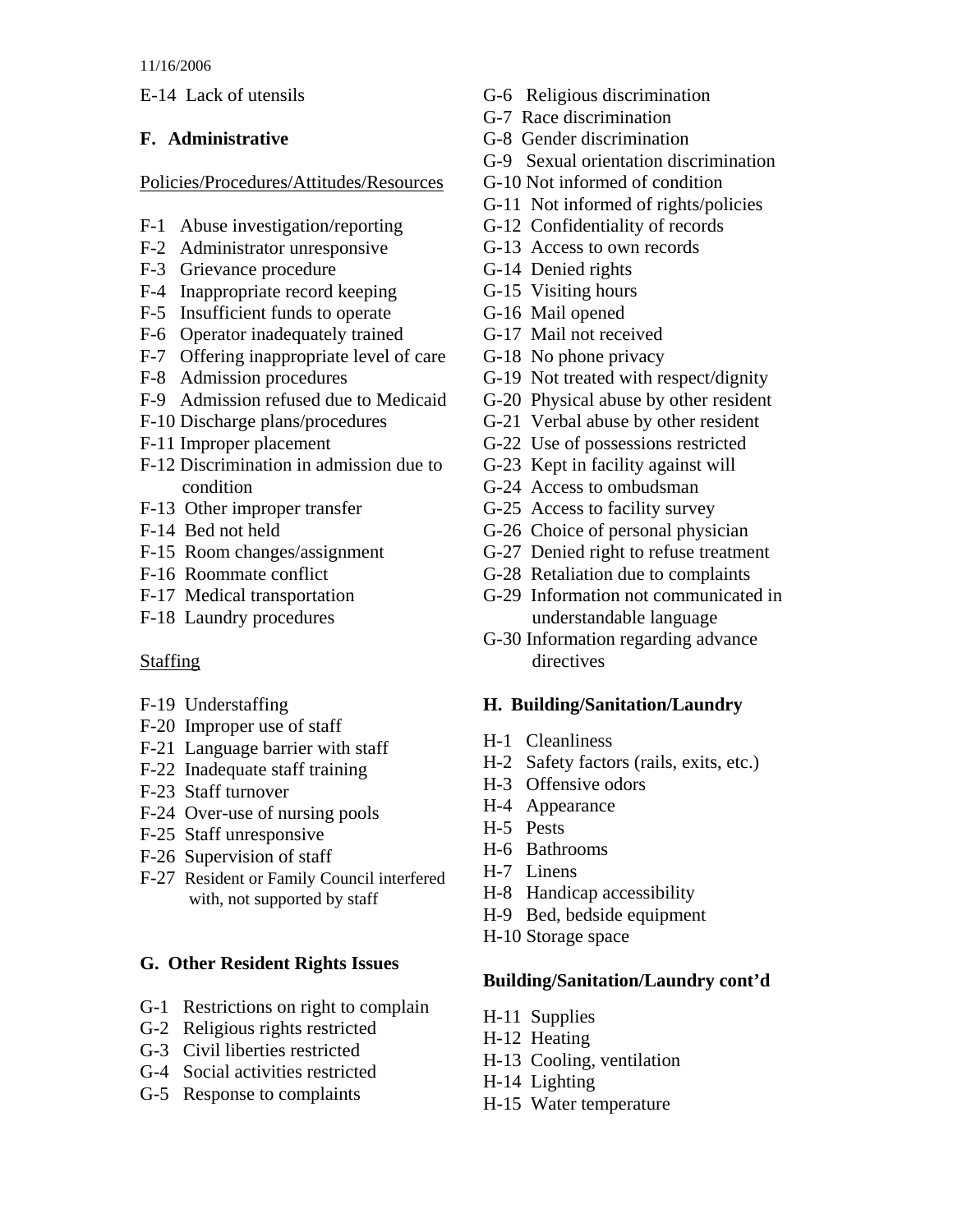#### 11/16/2006

H-16 Space for activities/dining H-17 Infection control

#### **I. Not Against Facility**

#### Certification/Licensure/Monitoring

- I-1 Access to information
- I-2 Response to complaint(s)
- I-3 Decertification/facility closure
- I-4 Sanctions/penalties
- I-5 Survey process
- I-6 Survey process-ombudsman participation
- I-7 Staff attitudes

#### Medicaid Agencies (DMA/DSS)

- I-8 Access to Medicaid/application
- I-9 Denial of eligibility
- I-9b Services
- I-10 Non-covered services
- I-11 Personal needs allowance
- I-12 Discharge hearing/appeal rights

#### Other Systems

- I-13 Abuse by family member/friend/guardian or any other person
- I-14 Bed shortage-placement/ lack of options
- I-15 Family conflict
- I-16 Financial exploitation by other than facility
- I-17 Guardianship
- I-18 Power of Attorney
- I-19 Wills
- I-20 Medicare
- I-21 Mental Health, DD, including PASARR, access to services
- I-22 Adult protective services/response, access
- I-23 SSI, Social Security
- I-24 VA Benefits
- I-25 Private Insurance
- I-26 Request for less restrictive placement

I-27 Facilities operating without a license

#### **Column B: Complaint Against:**

### Code:

- 1 Nursing Facility
- 2 Adult Care Home
- 3 Regulatory Agency
- 4 Reimbursement Agency
- 5 Family/Guardian/Friend
- 6 Other

#### **Column C: Complaint Investigated by:**

#### Code:

- 1 Ombudsman
- 2 Community Advisory Committee
- 3 Ombudsman and other agencies
- 4 Division of Facility Services
- 5 Adult Home Specialist
- 6 Adult Protective Services
- 7 Other

#### **Column D: Action taken on complaint**

#### Code:

- 1 Resolved
- 2 Partially resolved
- 3 Not resolved
- 4 Withdrawn
- 5 Not verified/substantiated
- 6 Active/Open
- 7 Not resolved/Legislative Action needed
- 8 Referred to other agency/ disposition not obtained
- 9 Referred to other agency/ failed to act on complaint
- 10 Referred to other agency/ did not substantiate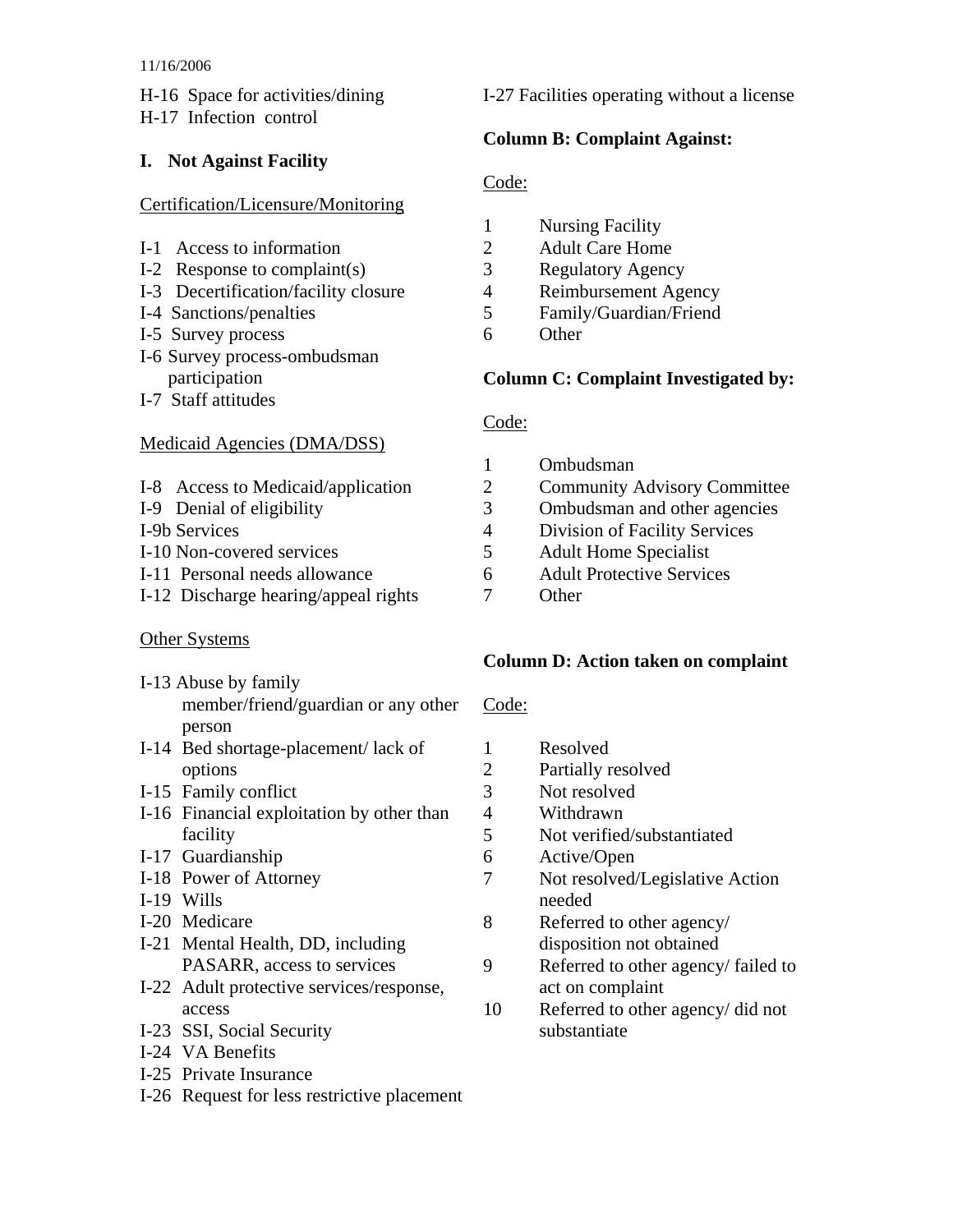**26.** Complaint Summary Table:

| Complaint Summary Table: |                          |                          |                          |                             |  |  |
|--------------------------|--------------------------|--------------------------|--------------------------|-----------------------------|--|--|
| Complaint                | $\mathbf{A}$ Complaint   | $B$ Complaint            | $\mathbf C$<br>Complaint | $\mathbf D$<br>Action Taken |  |  |
| Number                   | Category                 | Against                  | Investigated by          | On Complaint                |  |  |
| $\,1\,$                  |                          |                          |                          |                             |  |  |
| $\sqrt{2}$               |                          |                          |                          |                             |  |  |
| $\mathsf 3$              |                          |                          |                          |                             |  |  |
| $\overline{4}$           | $\frac{1}{2}$            |                          | $\overline{\phantom{0}}$ |                             |  |  |
| $\mathsf S$              |                          |                          |                          |                             |  |  |
| 6                        | $\frac{1}{2}$            |                          |                          |                             |  |  |
| $\tau$                   |                          |                          |                          |                             |  |  |
| $\,8\,$                  | $\sim$                   |                          |                          |                             |  |  |
| $\mathsf 9$              |                          |                          |                          |                             |  |  |
| $10$                     | $\frac{1}{2}$            |                          | $\overline{\phantom{a}}$ |                             |  |  |
| $11\,$                   |                          |                          |                          |                             |  |  |
| $1\,2$                   | $\sim$ $-$               | $\frac{1}{1}$            | $\frac{1}{1}$            |                             |  |  |
| 13                       |                          |                          |                          |                             |  |  |
| $1\,4$                   | $\sim$                   |                          |                          |                             |  |  |
| 15                       |                          |                          |                          |                             |  |  |
| $1\,6$                   | $\overline{\phantom{a}}$ | $\overline{\phantom{0}}$ |                          |                             |  |  |
| $17\,$                   |                          |                          |                          |                             |  |  |
| $1\,8$                   | $\overline{\phantom{a}}$ |                          |                          |                             |  |  |
| 19                       |                          |                          |                          |                             |  |  |
| $20$                     |                          |                          |                          |                             |  |  |
| $2\,1$                   |                          |                          |                          |                             |  |  |
| 22                       |                          |                          |                          |                             |  |  |
| 23                       |                          |                          |                          |                             |  |  |
| $2\,4$                   |                          |                          |                          |                             |  |  |
| $2\,5$                   |                          |                          |                          |                             |  |  |
| $2\sqrt{6}$              |                          |                          |                          |                             |  |  |
| 27                       |                          |                          |                          |                             |  |  |
| $2\,8$                   |                          |                          |                          |                             |  |  |
| 29                       |                          |                          |                          |                             |  |  |
| 30                       |                          |                          |                          |                             |  |  |
|                          |                          |                          |                          |                             |  |  |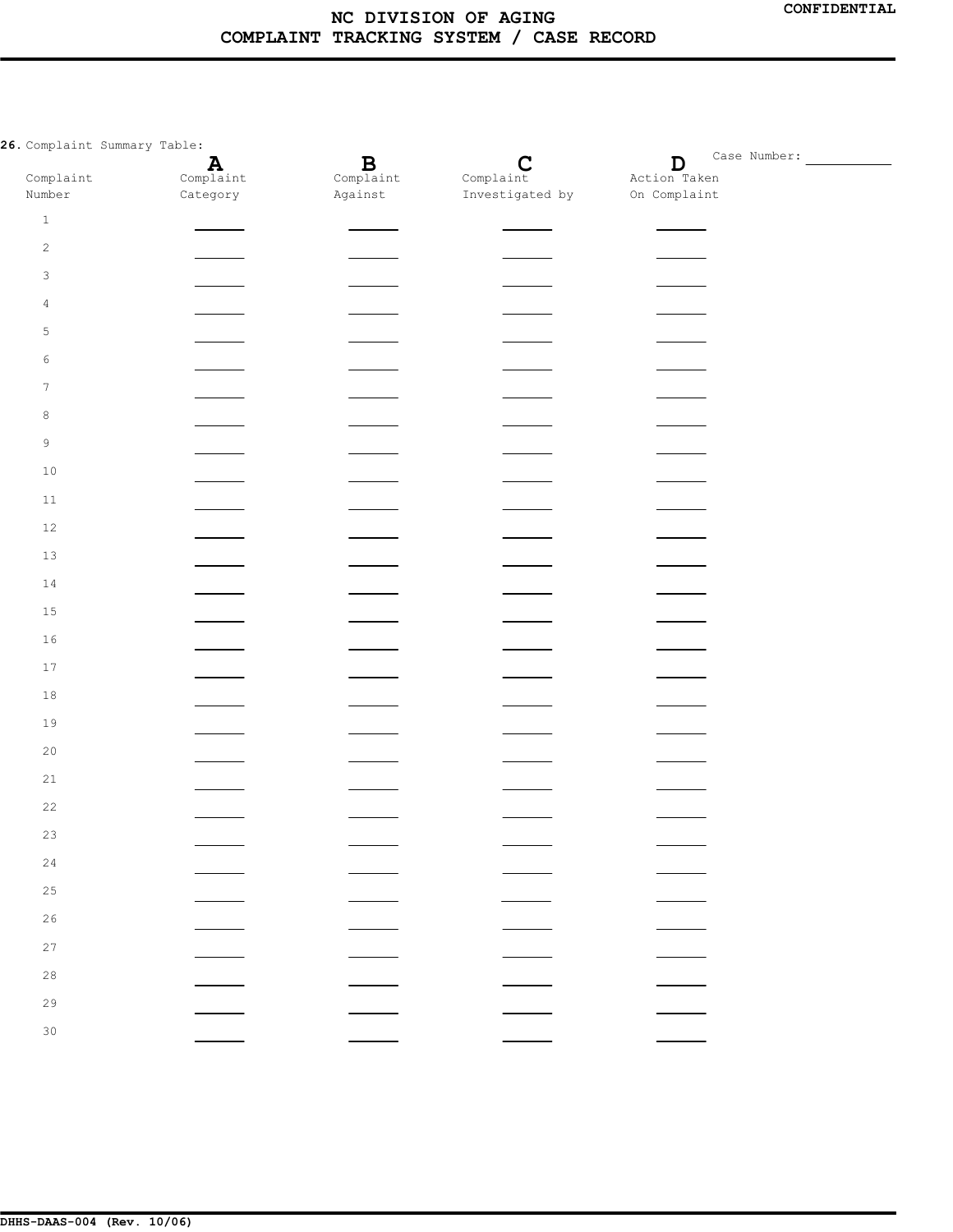## CONFIDENTIAL

# **NC DIVISION OF AGING AND ADULT SERVICES COMPLAINT TRACKING SYSTEM/ CASE RECORD**

**27. Complaint Narrative Table:** 

DHHS-DAAS-004 (rev. 10/06)